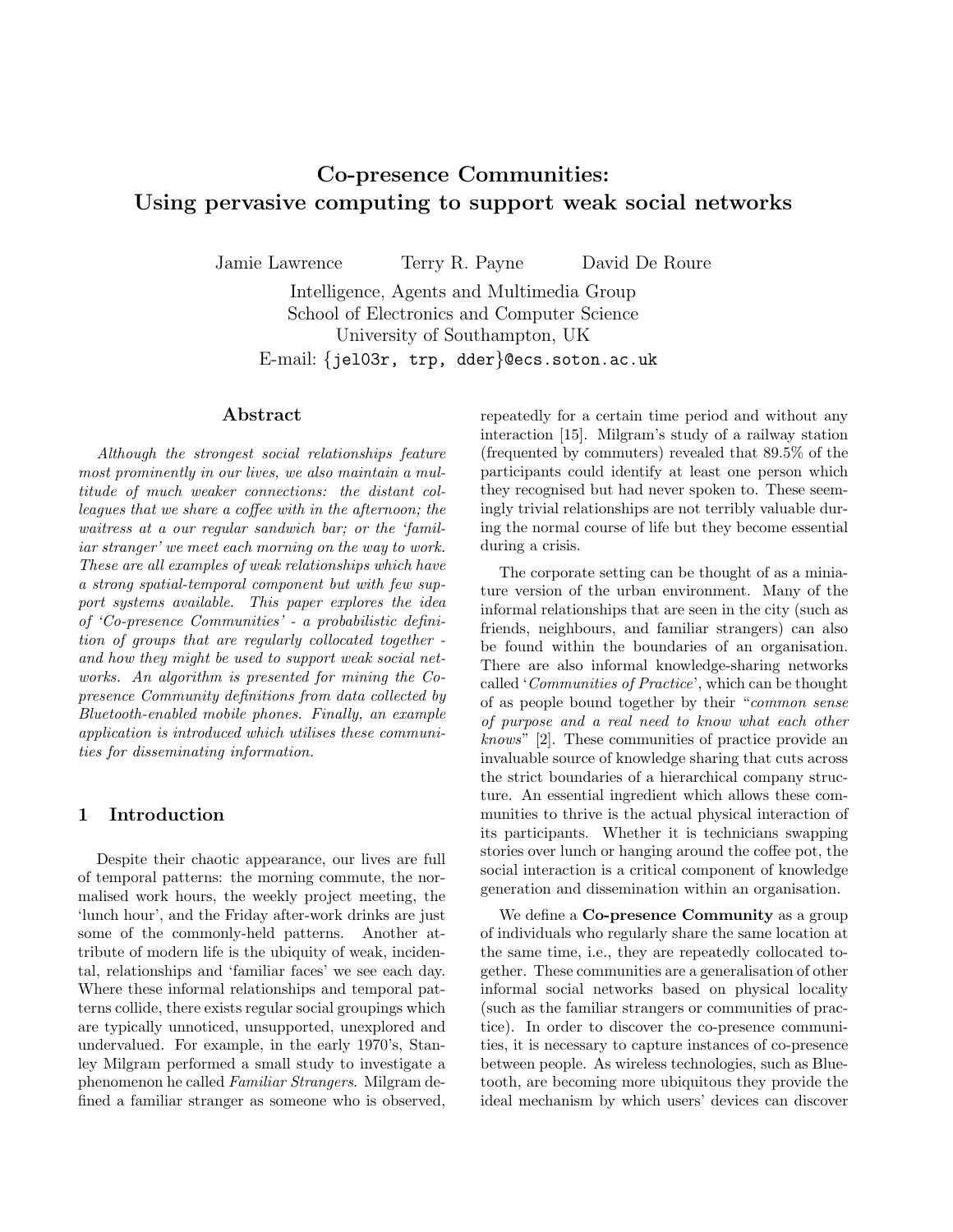each other automatically and unobtrusively. In our investigation, we use Bluetooth-enabled devices (such as phones, PDA's, etc.) to detect 'encounters' between people. A data mining algorithm can then reveal the underlying co-presence communities by extracting instances of repeated co-presence. This automated discovery of co-presence communities is particularly valuable because they provide a computational representation of the fundamental social networks which would otherwise be hidden. The co-presence communities would then prove to be a useful means of providing informal social networks with a mechanism for sharing knowledge (in a similar way to a group mailing list).

Our ongoing research effort aims to show how copresence encounters, detected by wireless devices such as Bluetooth-enabled phones, can be analysed and clustered to identify (and subsequently augment) the sort of informal social networks discussed above. This paper introduces the concept of a Co-presence Community, in Section 2, and illustrates how these communities could be used to provide an knowledge sharing infrastructure for informal social networks (Section 3). A data mining algorithm is presented in Section 4, which can extract the co-presence communities from individual co-presence events. Finally, a brief example from a simulated data source is presented (Section 5) and the paper concludes with a discussion of the future work in Section 6.

## 2 Co-presence

In its most general form, co-presence refers to the spatio-temporal conditions under which humans can interact with each other. In 1966, Goffman referred to co-presence as the condition when people "sense that they are close enough to be perceived in whatever they are doing, including their experiencing of others, and close enough to be perceived in this sensing of being perceived" [11]. In the telecommunications domain, copresence typically involves one or more parties collaborating with each other through a virtual representation (e.g. teleconferencing) or within a virtual environment (e.g. a massively multiplayer online role playing game, MMORPG). Zhao [17] attempts to reconcile these differing views by structuring co-presence along two primary axis: proximity (physical or electronic) and corporeal presence (where one, both or neither parties may be present at the physical location). Whilst much of this paper may be applicable to other modes of copresence, we shall typically be referring to "corporeal  $\textit{converse}$  from Zhao's taxonomy — the most natural state of co-presence, where all parties are physically proximate and present at the same site. In our

use of co-presence, we do not require that the parties actually engage in any direct interaction — they may just be walking past each other or sitting on a bus together. The key point is that the spatial and temporal conditions must exist such that it is possible for the participants to interact.

# 2.1 Definitions

When two parties are co-present, a co-presence relationship can be said to exist between them. This relationship is symmetric but not transitive, and may exist with multiple parties simultaneously:

- if  $a \xrightarrow{copresent} b$  then  $b \xrightarrow{copresent} a$ .
- if  $a \xrightarrow{copresent} b$  and  $b \xrightarrow{copresent} c$  it does not imply that  $c \xrightarrow{copresent} a$
- if a  $\frac{copresent}{\longrightarrow}$  b it is also possible that a  $\frac{copresent}{\longrightarrow}$  c

A co-presence event is simply the instantaneous representation of a co-presence relationship, i.e., the copresence relationship at an instant of time.

### 2.2 Co-presence Detection

Corporeal co-presence is typically experienced by humans through their sensory inputs, but for computational systems to understand co-presence, a suitable input technology is required. For co-presence to remain socially meaningful, we take Goffman's view that the co-present individuals need to be able to directly sense each other. We can draw on the work of Hall [12] in defining the boundaries of the human senses and, in particular, the range at which we can perceive people as individuals: facial expressions, hair styles and age become apparent at a distance of 30m, and at around 20-25m we can determine their feelings and mood. These distances broadly correspond with the effective range of Personal Area Networks (PAN), such as Bluetooth, which makes them an useful technology for detecting co-presence. Other practical approaches to co-presence detection include the use of wearable infra-red transceivers [3], or location sensors and a centralised service to correlate these readings from multiple subjects in space-time. This use of sensors attached to an individual allows the computation into be embodied within the world [5]. This embodiment means that through the medium of real-world interactions, the user can train the system about their co-presence patterns, without resorting to activities outside of their normal daily routine. This aligns well with Dourish's argument that embodiment "*does not simply mean* '*physi*cal manifestation.' Rather, it means being grounded in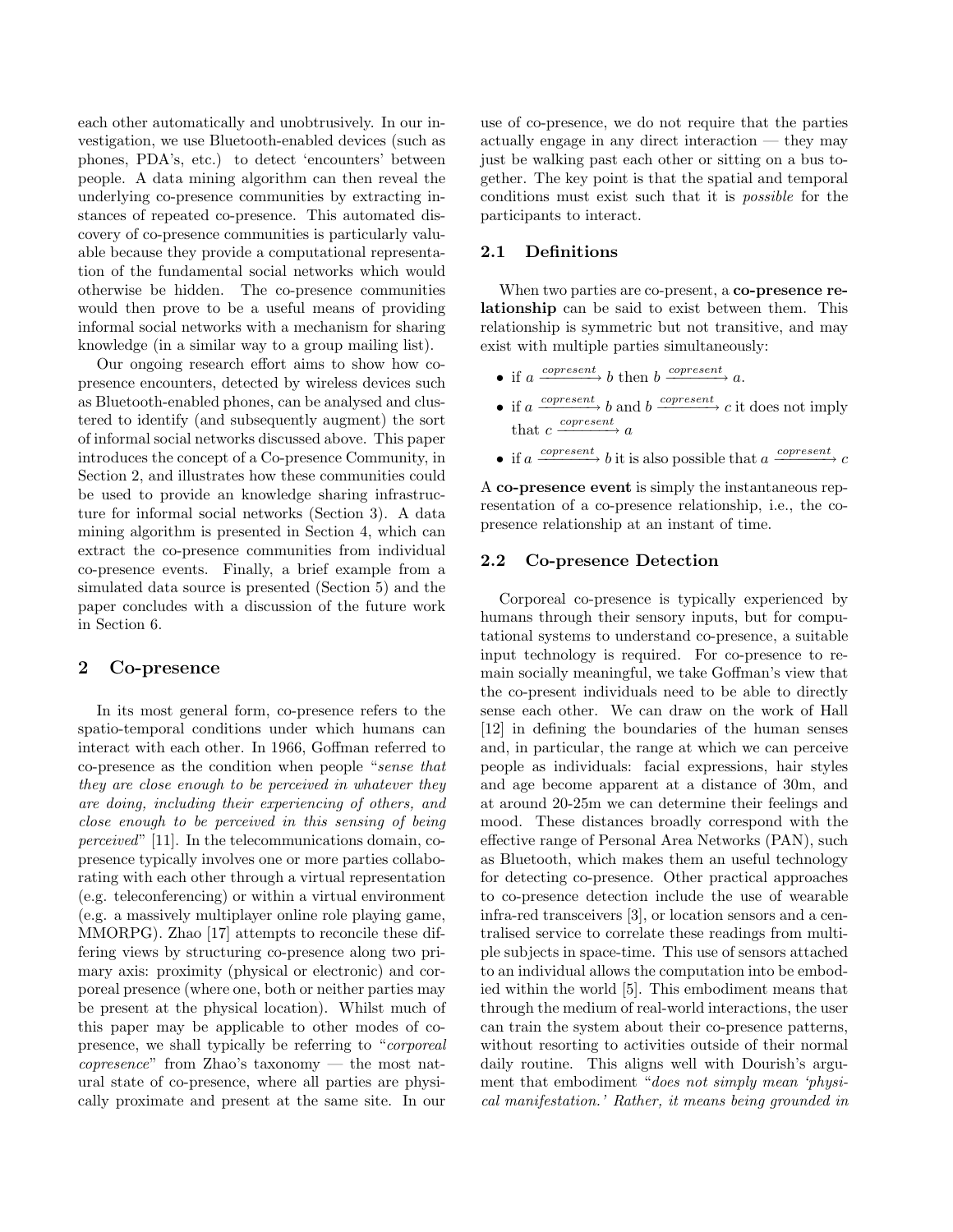

**Figure 1. An ego-centric and omniscient views of the co-presence relationships between participants in the Haggle dataset.**

everyday, mundane experience... [embodiment] is the property of our engagement with the world that allows us to make it meaningful".

The sensing technology will usually influence how the co-presence data is scoped. In an ego-centric view (Figure  $1(a)$ ), only the co-presence data from a single person is available, whereas an omniscient view (Figure 1(b)) implies a total knowledge of all co-presence events within the population. Wireless sensors (radio or infra-red) will generally produce ego-centric copresence data whereas a centralised location correlation service is capable of producing both ego-centric or omniscient data.

One of the limitations of computational co-presence detection is that it requires each person to make themselves visible to the sensors  $-$  either by carrying a particular device, activating a software application on their mobile phone or connecting to a centralised service. In most non-trivial experiments, only a very small proportion of the real-world co-presence events can be captured computationally because one or more of the parties are not visible to the sensors. These undetectable people are the 'dark matter' of the co-presence network. This dark matter is not a critical flaw in the use of co-presence but obviously the higher the density of people carrying sensors, the more accurate and useful a co-presence system will be.

A Co-presence Community is a group of individuals that are regularly co-present at approximately the same time. These communities are purely derived from co-presence data and explicitly lack any social context, but it is expected that this contextual information can be added more accurately by the user. However, our hypothesis is that repeated collocations of individuals indicates a valuable underlying social relationship. Even if the underlying cause of the co-presence is just that the participants take the same route to work, they share, if nothing else, a common interest in the functioning of the local area (safety, cleanliness, punctuality) [13]. These co-presence communities can be represented as the set of community members, and the start and end times of the period when the community is active. The stability of a community refers to how predictable the community's characteristics are. For example, the co-presence community formed by weekly project meetings would have stable membership and temporal dimensions. In contrast, the community formed on a commuter bus might have a stable temporal dimension (because you always catch the same bus) but an unstable membership (because it's not always the same people on that bus). By obtaining these community memberships via wireless sensors, it should be possible to build a dynamic, self-updating model of the people that a user is typically near.

# 3 AIDE: Ambient Information Dissemination Environment

The Ambient Information Dissemination Environment (AIDE) is an application that demonstrates the utility of co-presence communities, by allowing users to share content with their Bluetooth-enabled mobile phones. The user can specify different rules for sharing content, depending on the current social context (i.e., the co-presence community). The content could range from recently-read online articles, cartoons and jokes, photos of the local area, new journal publications, or the details of upcoming events. Naturally, not everyone is interested in the same content and, just like human conversations, there is time and place for sharing everything: confidential work discussions aren't appropriate in the bar and movie reviews aren't an accepted part of most meetings. Co-presence communities would be utilised to direct and filter the content and bring this into a socially-meaningful context. A similar concept was used in the "Serendipity" application [6], which used co-presence to facilitate interest match-making and introductions<sup>1</sup>. The advantage of co-presence communities for this application is that they would allow dissemination in different contexts: sharing jokes with strangers on the commute home (i.e., a time-stable community) or disseminating the latest call-for-proposals to a research group (a fully stable community formed by weekly meetings). AIDE would ambiently determine which community a detected device belongs to and transfer the selected content in the background, based on the source user's specified preferences. It seems likely that a filtering and ranking mechanism would be required to reduce the informa-

<sup>1</sup>However, Serendipity used single incidents of co-presence, rather than historic data, to manage these introductions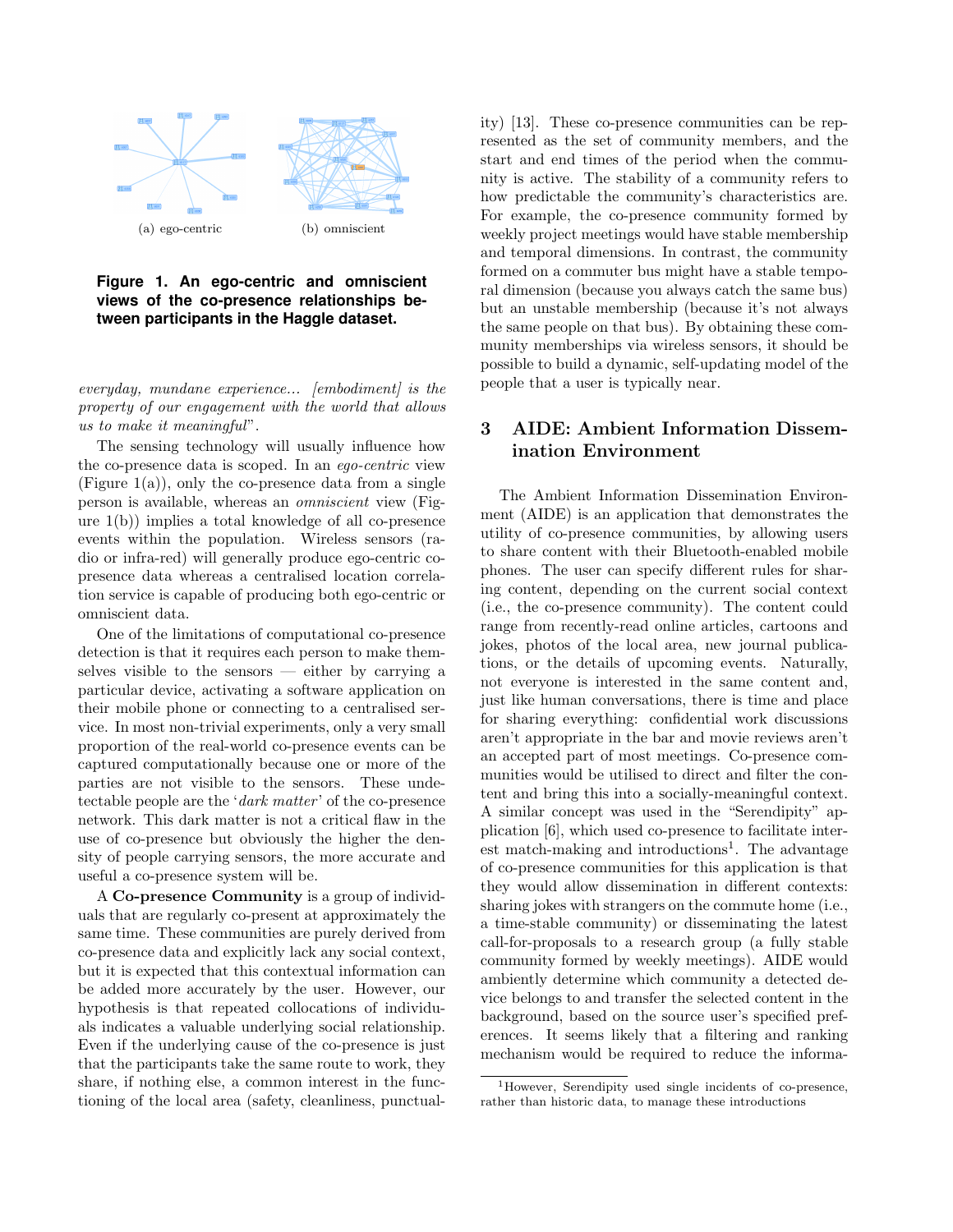tion overload caused by collecting content during each period of co-presence.

The primary goal behind AIDE is to facilitate knowledge sharing within weakly-connected groups that otherwise would not have any means of disseminating information. In essence, it would function like an automatic mailing list where the subscriptions are based on the co-presence relationships rather than an explicitly-defined membership list. It is certainly not designed to replace the social interactions that exist within a community but, instead, augment and encourage them. Other potential co-presence community applications might include: building an online social network using real-world co-presence data [4]; determining the interruptibility of someone based on who they're co-present with (similar to Begole et al's work on rhythm modelling [1]); creating an awareness of the user's social surroundings through introspective visualisations of the communities (like Encounter Bub $bles<sup>2</sup>$ ); or even routing messages between devices using the temporal and membership characteristics of copresence communities (similar to [14]).

# 4 Co-presence Community Miner

The core problem when discovering co-presence communities is one of clustering together historical copresence events. A relatively simple approach has been taken which combines a feature detection algorithm and COBWEB [8], a well-known incremental clusterer. Essentially, the algorithm creates discrete intervals of co-presence, uses an edge detection technique to find continuous periods when a similar set of devices were co-present, and then clusters these periods across all historic data (outlined in Algorithm 1). The resulting clusters are the definitions of co-presence communities.

Algorithm 1 The Co-presence Community Mining algorithm

| loop                                                                |
|---------------------------------------------------------------------|
| $batch \leftarrow$ daily batch of co-presence data                  |
| $intervals \leftarrow discretisation of batch\{see 4.1\}$           |
| $periods \leftarrow$ extract features in <i>intervals</i> {see 4.2} |
| for all <i>periods</i> do                                           |
| update clusterer with <i>period</i> {see $4.3$ }                    |
| end for                                                             |
| end loop                                                            |
|                                                                     |

<sup>2</sup>http://www.seansavage.com/encounter-bubbles/



**Figure 2. This figure illustrates how the Laplacian operator transforms a signal so that the major transitions (edges) are represented by zero-crossings**

### 4.1 Discretisation

The first process is to segment the daily batches of co-presence data into equally-sized intervals, thereby assigning each co-presence event to a discrete time interval. The purpose of this stage is to normalise the data and provide initial groupings of devices. It is particularly important if the co-presence events were captured on a continuous basis, or from different data sources. I is the sequence of intervals,  $i_x, i_{x+1}, \ldots, i_{x+n}$ where  $n$  is the number of intervals in the batch. Each interval,  $i_x$ , consists of the set of devices co-present during the time  $[x * interval, (x + 1) * interval]$  where  $interval \geq$  to the sampling resolution of the data.

#### 4.2 Feature Extraction

The next stage extracts periods of similar device membership using a combined smoothing and edge detection technique. Essentially, the algorithm needs to smooth the interval's membership (to provide some resistance against measurement errors) and then determine significant changes in membership. This can be succinctly calculated using the *Laplacian of Gaussian*  $(LoG)$  operator:

$$
LoG(x) = \frac{1}{\sigma^2} \left( \frac{x^2}{\sigma^2} - 1 \right) e^{\frac{-(x^2)}{2\sigma^2}}
$$

where  $\sigma$  is the standard deviation used as the Gaussian smoothing parameter. The LoG operation combines a Gaussian smoothing process with the second derivative of the signal (the Laplacian) to produce a corresponding signal where each zero crossings represents an edge. For example, Figure 2(a) shows a binary signal with a transition from 0 to 1 between  $-1$  and 0; Figure 2(b) shows the first derivative of this signal with the transition represented by the peak between  $-1$  and 0; Figure  $2(c)$  is the Laplacian of  $2(a)$  and the transition is represented by the zero-crossing at  $-0.5$ .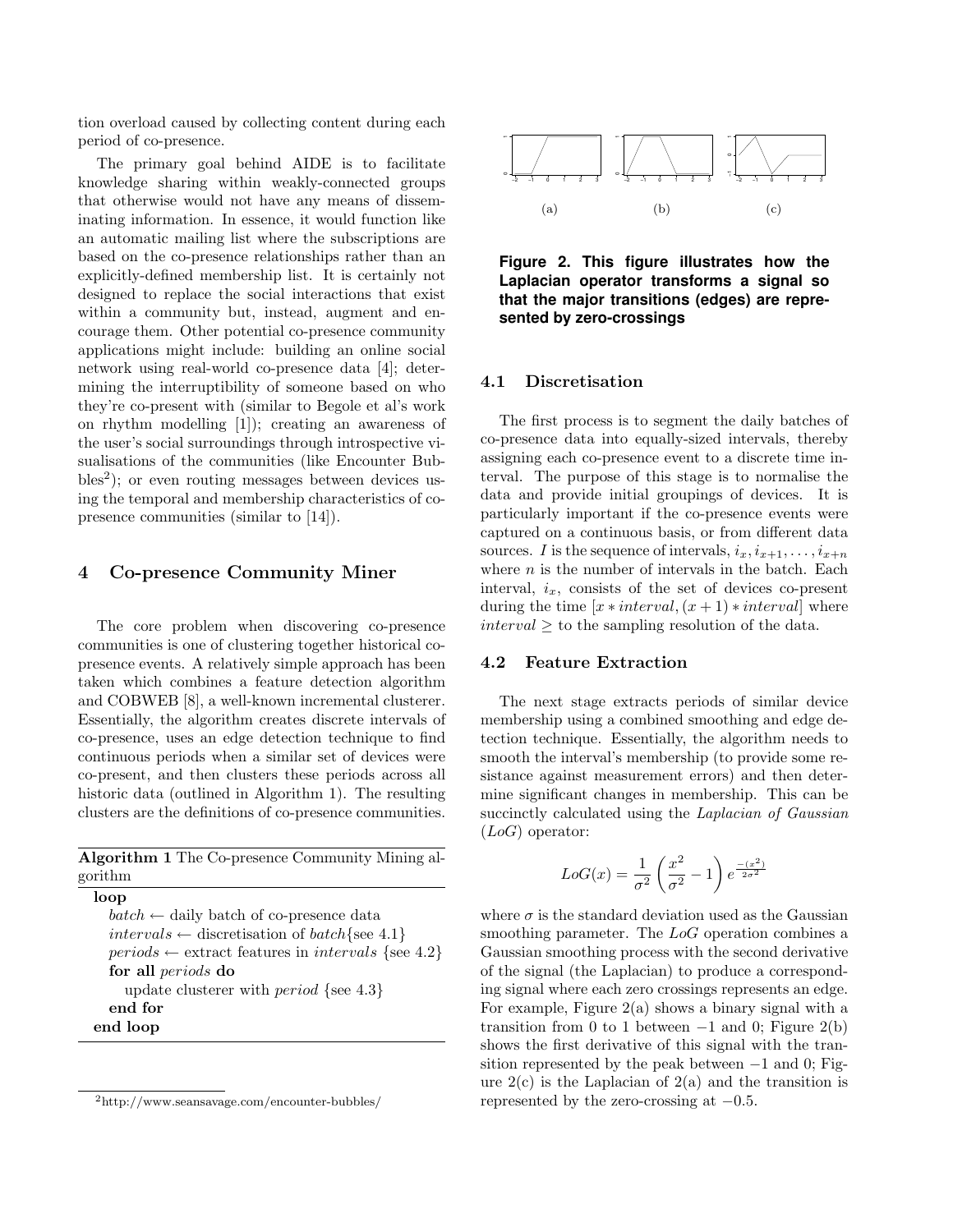

**Figure 3. The co-present devices, the period boundaries (in grey) and the corresponding response signal**

A 'response' for each interval,  $i$ , is calculated by averaging the LoG of each co-present device, d, across a smoothing window of w:

$$
response(i_x) = \frac{\sum_{d}^{|i_x|} \sum_{j=1-\frac{w-1}{2}}^{w} \begin{cases} LoG(j), & \text{if } d \in i_{x+j} \\ 0, & \text{otherwise} \end{cases}}{|i_x|}
$$

where  $(|i_x|)$  is the number of devices co-present during interval  $i_r$ ).

The zero-crossings of response are detected by scanning across the signal and checking for changes in sign. The actual position of the zero-crossing may fall between interval boundaries so, to account for this, the value which is closest to zero is chosen as the zerocrossing. For example, if  $response(x) = 0.3$  and  $response(x + 1) = -0.2$ , the zero-crossing will occur at  $x + 1$ . The locations of these zero-crossings are used as the start and end boundaries for periods, where each period collects together a sequence of similar intervals. Figure 3 shows a small portion of the co-presence events from the Reality Mining dataset [7], the result of the LoG transformation and the corresponding period boundaries. As can be seen in this figure, the period boundaries correctly delineate the major changes in copresence membership.

## 4.3 Clustering

The previous step has constructed a set of periods, each of which collects together contiguous intervals of similar co-presence events. The aim of this step is to cluster together those periods with a similar start time, end time and membership — thereby constructing the definitions of co-presence communities. The periods may be clustered on numerical (start and end times), nominal (day of the week) and set (the membership of a period) attribute types. These attribute types, and our requirement for incremental learning, effectively rule out many of the popular clustering algorithms such as K-means, Finite Mixture Models or Expectation-Maximisation approaches. Instead, a class of clustering algorithms known as Concept Formation algorithms are more appropriate because of their incremental nature and support for several attribute types. COBWEB is a well-known conceptual learning algorithm that has been applied in numerous domains and has formed the basis for several other clustering algorithms [8, 16]. It incrementally constructs a hierarchy of concepts using four functions (incorporation, creation, merge, split) which are controlled by the Category Utility  $(CU)$  metric [10]. In practice, maximising the category utility will maximise the similarity of instances within a cluster and the dissimilarity between clusters. As originally proposed, the COBWEB clusterer only operates on nominal attributes but an extension, called CLASSIT, provides support for numerical attributes by calculating the CU of numerical attributes using a normal distribution and standard deviation [9]. A simple modification of the original CU formula is proposed to account for sets of nominal values (i.e., the devices co-present during a period). For a set attribute,  $S_i$ , with members  $m_1, m_2, \ldots, m_n$ , the category utility can be defined as:

$$
CU_{set}(C_{\ell}) = \sum_{i} \sum_{n} (Pr[m_{n} \in S_{i} | C_{\ell}]^{2} - Pr[m_{n}]^{2})
$$

which is simply the nominal category utility summed across all members of a set attribute.

From the input periods, COBWEB will produce a hierarchical tree of clusters. Each cluster provides a probabilistic representation of the co-presence periods and therefore describe the user's co-presence communities.

# 5 Validation

To provide a synthetic source of well-behaved copresence data, an agent-based simulation, PedSim, has been developed. This simulation allows co-presence events to be collected from a simulated population of agents performing various movement behaviours such as a random walk or oscillation pattern. These behaviours can be perturbed by a random noise which will allow the controlled analysis of the Co-presence Community Miner. Figure 4 shows the results of running the algorithm on the co-presence events produced by a simple 'home-work' oscillation pattern. This produces